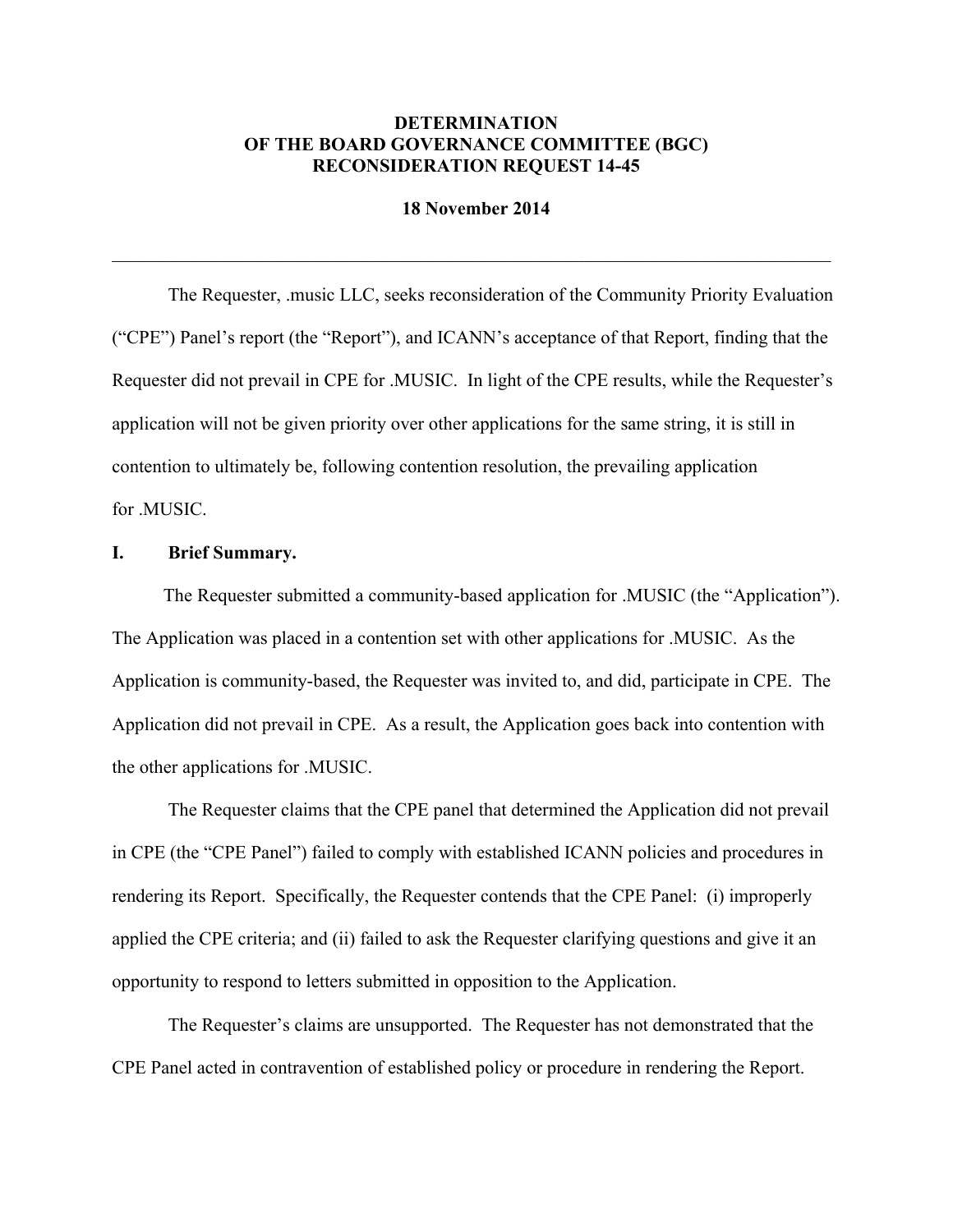No policy or procedure requires CPE panels to ask clarifying questions or allow applicants to respond to letters of opposition, and the CPE Panel properly applied the CPE criteria. Effectively, the Requester simply disagrees with the CPE Panel's determination and challenges the substantive merits of the CPE Panel's Report; however, that is not a basis for reconsideration. The BGC therefore concludes that Request 14-45 be denied.

**II. Facts.**

#### **A. Background Facts.**

The Requester submitted a community-based application for .MUSIC.<sup>1</sup> The Application was placed in a contention set with other applicants for .MUSIC.<sup>2</sup>

On 18 June 2014, the Requester was invited to participate in CPE for .MUSIC.<sup>3</sup> CPE is a method of resolving string contention, described in section 4.2 of the Applicant Guidebook ("Guidebook"). It will occur only if a community application is in contention and if that applicant elects to pursue CPE.

The Requester elected to participate in CPE for .MUSIC, and its Application was forwarded to the Economist Intelligence Unit ("EIU"), the CPE provider, for evaluation. On 7 October 2014, the CPE Panel issued its Report on the Application. The Report explained that the Application did not meet the CPE requirements specified in the Guidebook and therefore concluded that the Application did not prevail in CPE.<sup>4</sup>

On 22 October 2014, the Requester filed Request 14-45, seeking reconsideration of the Report and ICANN's acceptance of that Report.

 <sup>1</sup> *See* Request, Annex 4.

<sup>&</sup>lt;sup>2</sup> See Contention Resolution Status, *available at* https://gtldresult.icann.org/applicationresult/applicationstatus/applicationdetails/1497.

<sup>&</sup>lt;sup>3</sup> *See* http://newgtlds.icann.org/en/applicants/cpe#invitations.

<sup>4</sup> *See* Report, *available at* https://www.icann.org/sites/default/files/tlds/music/music-cpe-1-959-51046 en.pdf.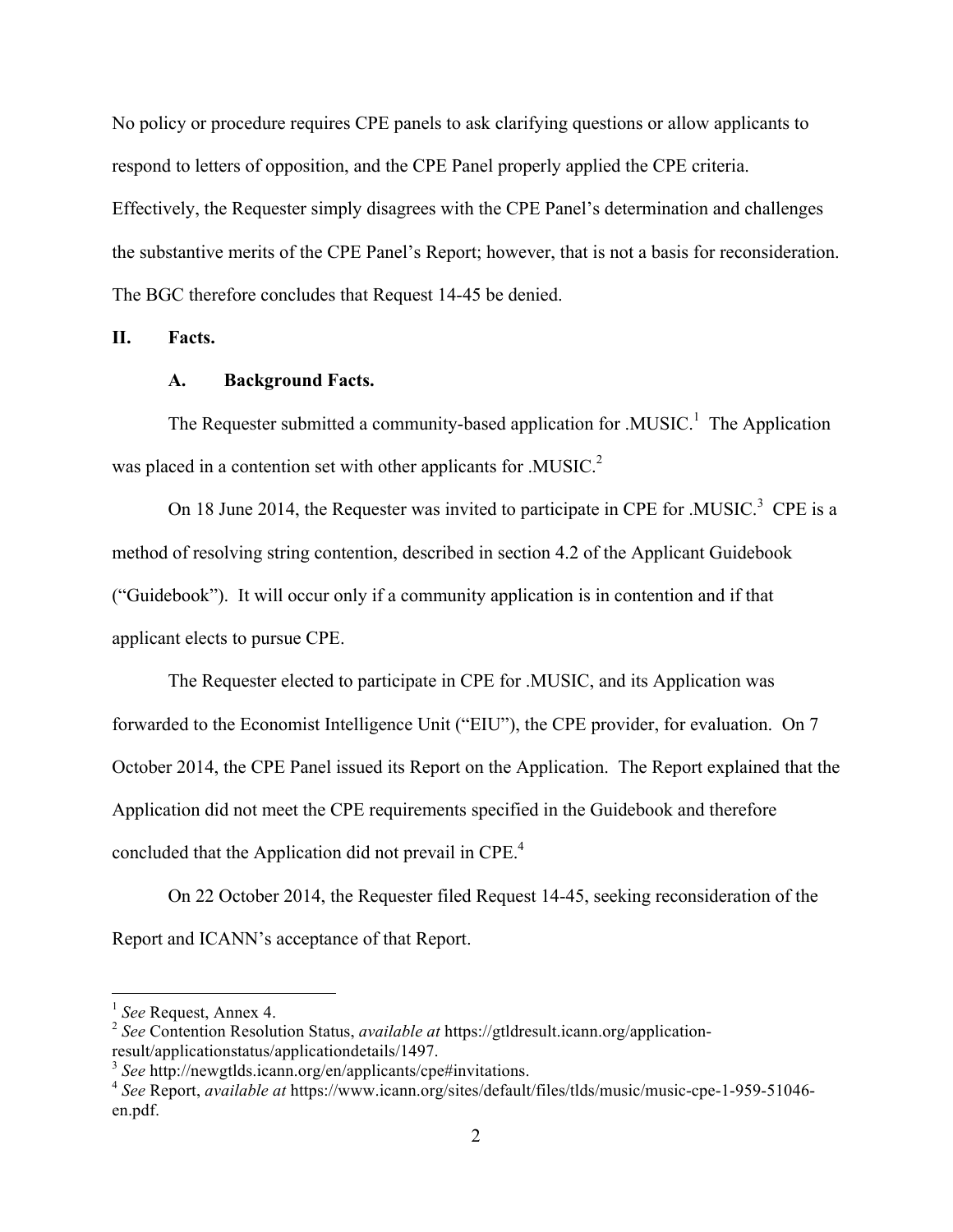#### **B. Relief Requested.**

The Requester asks the Board to set aside the Report and submit the Application to a new CPE panel for evaluation, "with the Panel directed to [give] regard to the matters raised in the Reconsideration Request, and any further direction from the BGC."<sup>5</sup>

## **III. Issues.**

In view of the claims set forth in the Request, the issues for reconsideration are whether

the CPE Panel in rendering the Report, and ICANN staff in accepting the Report, violated established policy or procedure by:

- 1. Failing to properly apply the CPE criteria in evaluating the Application; <sup>6</sup> and/or
- 2. Failing to ask clarifying questions and give the Requester an opportunity to respond to letters of opposition.<sup>7</sup>

## **IV. The Relevant Standards for Evaluating Reconsideration Requests and Community Priority Evaluation.**

ICANN's Bylaws provide for reconsideration of a Board or staff action or inaction in

accordance with specified criteria.<sup>8</sup> Dismissal of a request for reconsideration of staff action or

inaction is appropriate if the BGC concludes, and the Board or the  $NGPC<sup>9</sup>$  agrees to the extent

that the BGC deems that further consideration by the Board or NGPC is necessary, that the

 $<sup>5</sup>$  Request, § 9, Pg. 25.</sup>

 $^{6}$  *Id.*, § 8, Pgs. 3-24.

 $^7$  *Id.*, § 8, Pgs. 23-25.

<sup>&</sup>lt;sup>8</sup> Bylaws, Art. IV, § 2. Article IV, § 2.2 of ICANN's Bylaws states in relevant part that any entity may submit a request for reconsideration or review of an ICANN action or inaction to the extent that it has been adversely affected by:

<sup>(</sup>a) one or more staff actions or inactions that contradict established ICANN policy(ies); or

<sup>(</sup>b) one or more actions or inactions of the ICANN Board that have been taken or refused to be taken without consideration of material information, except where the party submitting the request could have submitted, but did not submit, the information for the Board's consideration at the time of action or refusal to act; or

<sup>(</sup>c) one or more actions or inactions of the ICANN Board that are taken as a result of the Board's reliance on false or inaccurate material information.

<sup>&</sup>lt;sup>9</sup> New gTLD Program Committee.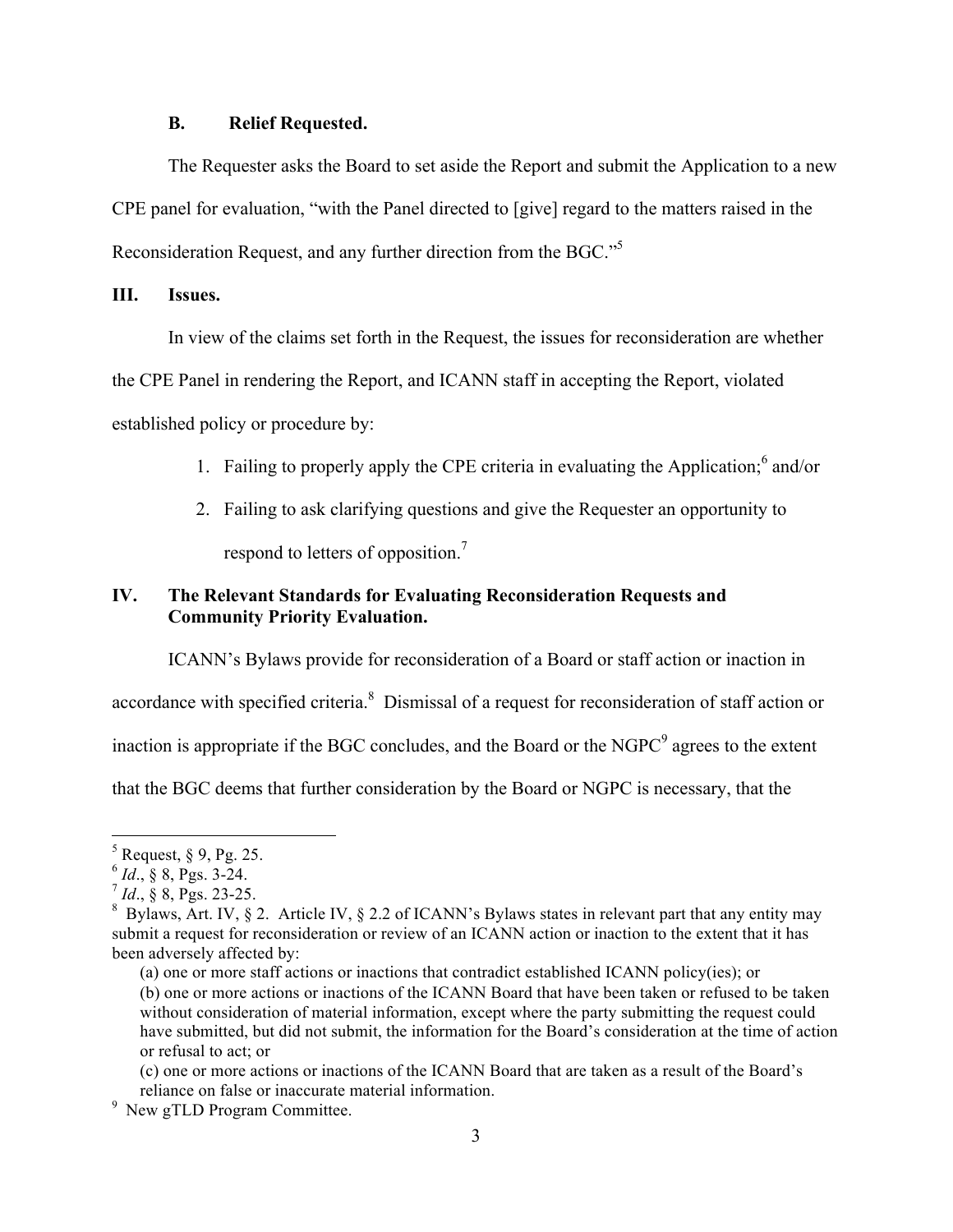requesting party does not have standing because the party failed to satisfy the reconsideration criteria set forth in the Bylaws. The reconsideration process can properly be invoked for challenges to determinations rendered by panels formed by third party service providers, such as the EIU, where it can be stated that a panel failed to follow established policies or procedures in reaching its determination, or that staff failed to follow its policies or procedures in accepting that determination.<sup>10</sup>

In the context of the New gTLD Program, the reconsideration process does not call for the BGC to perform a substantive review of CPE reports. Accordingly, the BGC does not evaluate the CPE Panel's substantive conclusion that an application did not prevail in CPE. Rather, the BGC's review is limited to whether the CPE Panel violated any established policy or procedure.

The standards governing CPE are set forth in Section 4.2 of the Guidebook. In addition, the EIU – the firm selected to perform CPE – has published supplementary guidelines ("CPE Guidelines") that provide more detailed scoring guidance, including scoring rubrics, definitions of key terms, and specific questions to be scored.<sup>11</sup>

CPE may occur if a community-based applicant selects CPE, and after the applications in the contention set have completed all previous stages of the gTLD evaluation process.<sup>12</sup> CPE is performed by an independent community priority panel appointed by the  $EIU$ <sup>13</sup> A CPE panel's role is to determine whether the community-based application fulfills the four community priority criteria set forth in Section 4.2.3 of the Guidebook. The four criteria include: (i)

 <sup>10</sup> *See* http://www.icann.org/en/groups/board/governance/reconsideration/recommendation-booking-01aug13- en.doc, BGC Recommendation on Reconsideration Request 13-5.

<sup>11</sup> *See* CPE Guidelines, *available at* http://newgtlds.icann.org/en/announcements-andmedia/announcement-27sep13-en.

<sup>&</sup>lt;sup>12</sup> Guidebook,  $§$  4.2.

<sup>13</sup> *Id*., § 4.2.2.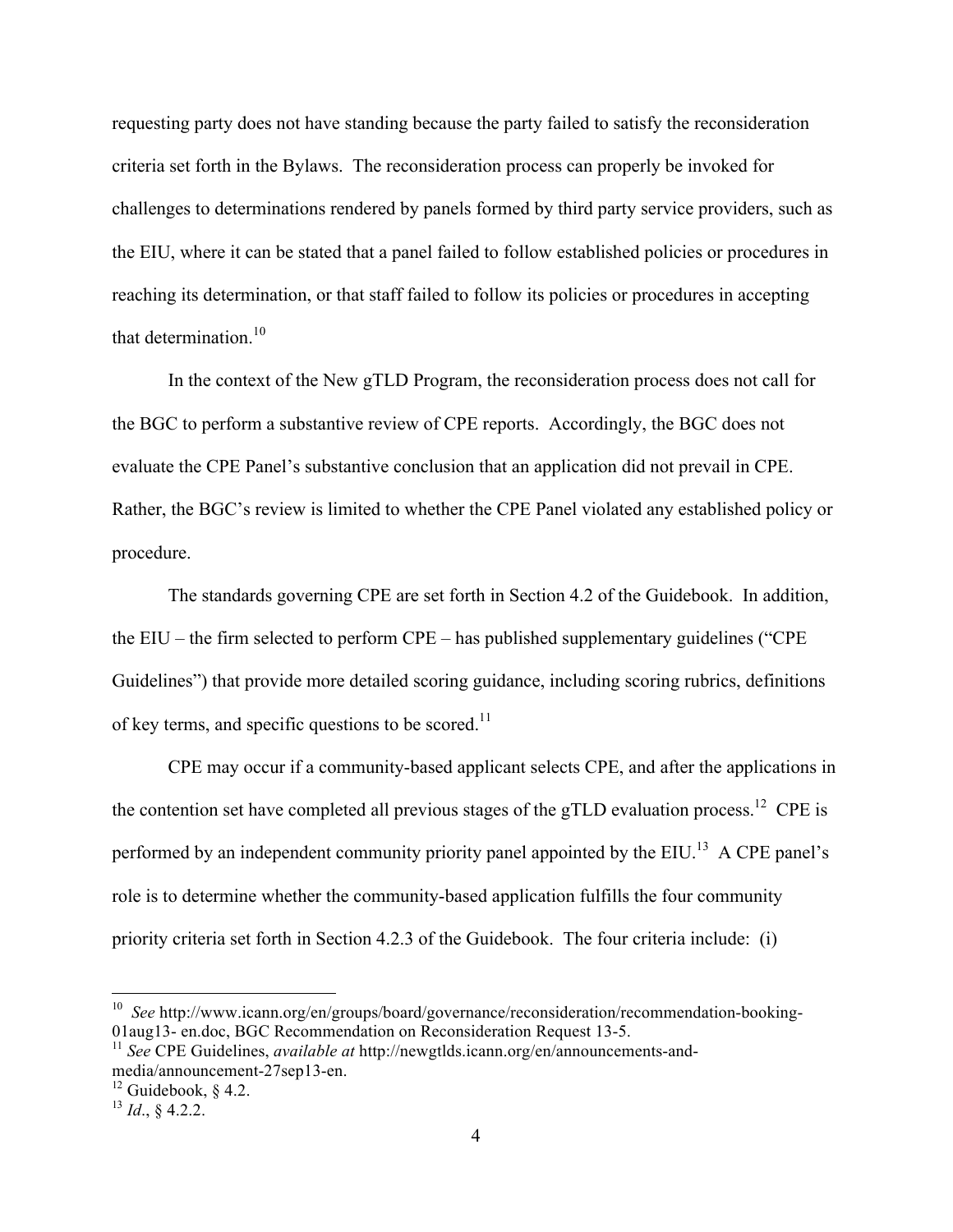community establishment; (ii) nexus between proposed string and community; (iii) registration policies; and (iv) community endorsement.<sup>14</sup> To prevail in CPE, an applicant must receive a minimum of 14 points on the scoring of the foregoing four criteria, each of which is worth a maximum of four points (for a total of 16 points).<sup>15</sup>

#### **V. Analysis and Rationale.**

### **A. The CPE Panel Properly Applied the CPE Criteria.**

The Requester objects to the CPE Panel's decision to award only three of the possible 16 points to the Application. As noted above, in the context of the New gTLD Program, the reconsideration process does not call for the BGC to evaluate the Panel's substantive conclusion that the Application did not prevail in CPE. Rather, the BGC's review is limited to whether the Panel (or staff) violated any established policy or procedure. As discussed below, insofar as the Requester claims that the number of points awarded by the CPE Panel for various criteria was "wrong," the Requester does not claim that the CPE Panel violated established policy or procedure, but instead improperly challenges the CPE Panels' substantive determination.

### **1. The CPE Panel Properly Applied the First CPE Criterion.**

The Requester claims that the CPE Panel improperly awarded the Application zero out of four points on the first criterion, which assesses the community identified in the Application.<sup>16</sup> Specifically, this criterion evaluates "the community as explicitly identified and defined according to statements in the application" through the scoring of two elements—1-A, "Delineation" (worth two points), and  $1-\overline{B}$ , "Extension" (worth two points).<sup>17</sup>

## **a. The CPE Panel Properly Applied Element 1-A.**

<sup>&</sup>lt;sup>14</sup> Guidebook, § 4.2.3<br><sup>15</sup> *Id*.

<sup>15</sup> *Id*. <sup>16</sup> *Id*.; *see also* Request, § 8, Pgs. 3-8.

 $17$  *Id*<sup> $\overline{)}$ </sup>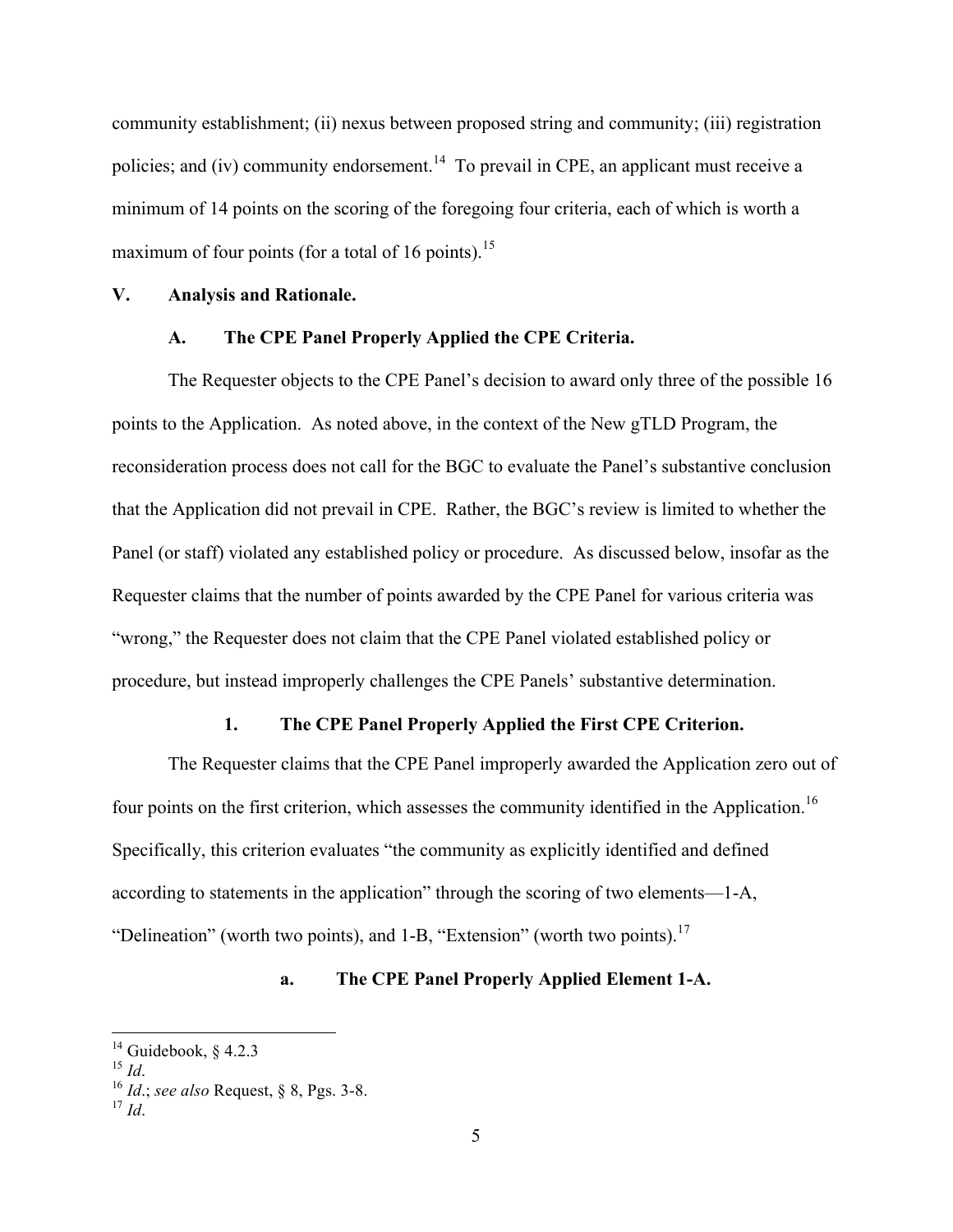Pursuant to Section 4.2.3 of the Guidebook, to receive a maximum score for element 1-A, "Delineation," an application must identify a "clearly delineated, organized, and pre-existing community." The Guidebook defines community as "implying more [] cohesion than a mere commonality of interest," and requiring "an awareness and recognition of a community among its members."18 It also sets forth further guidelines for determining "Delineation." In awarding zero out of two points for element 1-A, the CPE Panel accurately described and applied the Guidebook scoring guidelines and scored the mandatory questions listed in the CPE Guidelines.<sup>19</sup>

The CPE Panel found that while the community as defined in the Application "delineate[d] a clear and straightforward membership," it did not "demonstrate awareness and recognition of a community among its members."20 The CPE Panel "acknowledge[d] that some of the individuals in the community . . . have a commonality of interest in music," but determined that the "defined community as a whole, in all its member categories, does not meet the [Guidebook's] requirement for community awareness and recognition."<sup>21</sup> For example, the CPE Panel noted that while amateur musicians are included within the community definition, the organizations that cater to amateur musicians "(a) do not demonstrate cohesion with other organizations for amateur musicians, nor do they (b) demonstrate cohesion with music industry professionals."22 The CPE Panel also found that the community as defined in the Application had "no entity mainly dedicated to the entire community as defined by the applicant," and noted that the organizations listed in the Application "represent only segments of the defined

 $18$  Guidebook, § 4.2.3.

<sup>&</sup>lt;sup>19</sup> Report, Pgs. 1-4.

 $^{20}$  *Id.*, Pg. 2.

 $^{22}$  *Id.*, Pgs. 2-3.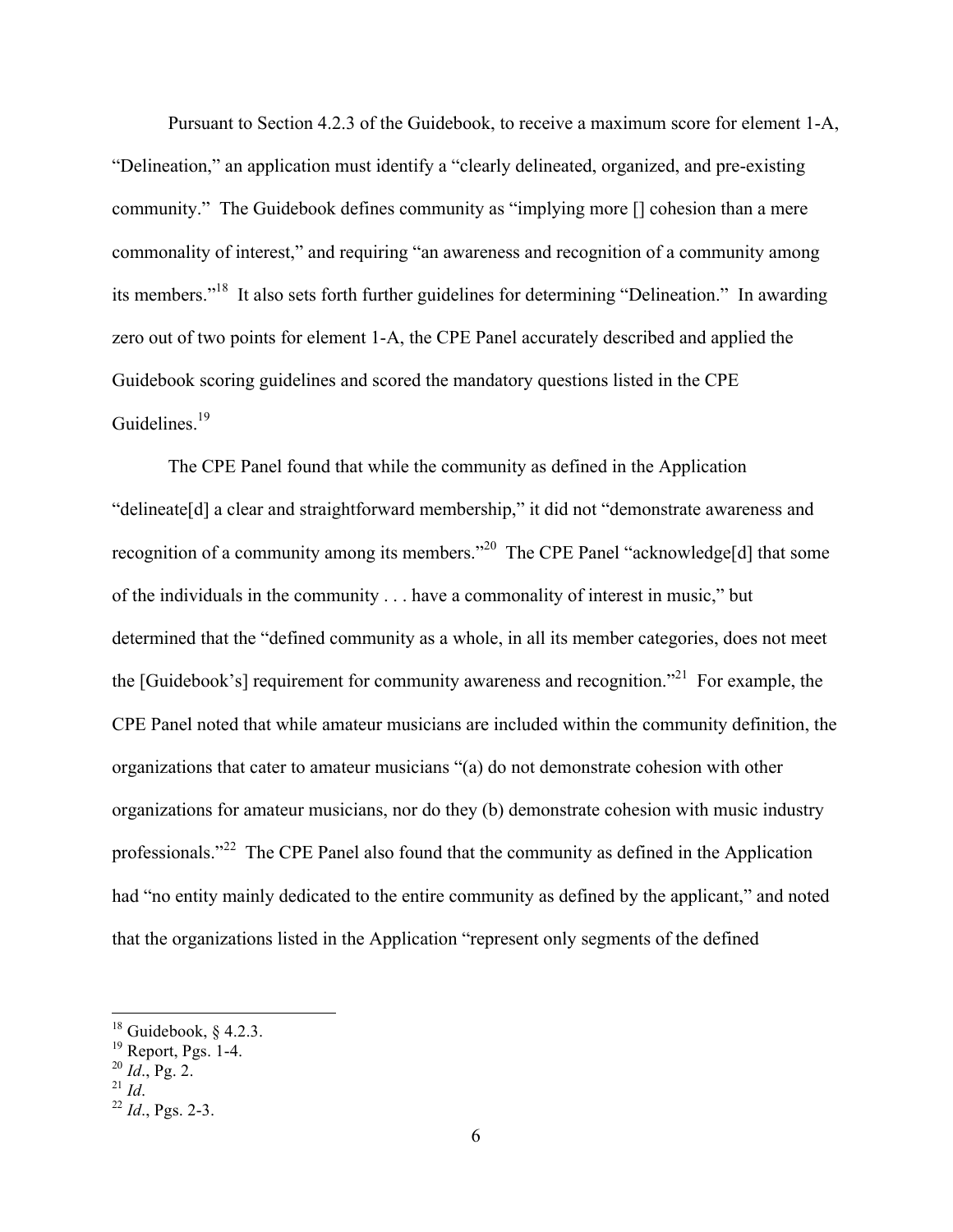community."23 Finally, the CPE Panel found that "since [the listed organizations] and their members do not form a cohesive community as defined in the [Guidebook], they cannot be considered to be a community that was active as such prior to 2007."<sup>24</sup>

In challenging the Report, the Requester does not identify any policy or procedure that the CPE Panel misapplied in scoring element 1-A. Instead, the Requester objects to the CPE Panel's substantive conclusion, suggesting that, in the Requester's opinion, "[e]ach constituent part of the Music community is aware [of], and often in contractual or statutory relationships with[,] other entities or organizations in the Music community" and that "[t]he Music community is a symbiotic eco-system that could not function without, at the very least, 'awareness and recognition' among its members."<sup>25</sup> The Requester also states that there are "many  $\lceil \rceil$  instances" of collective interest and action by the Music community."26 Finally, the Requester indicates that the International Music Council, which supports its application, "meets the requirement for a global organization dedicated to the entire community."<sup>27</sup> The Requester's arguments reflect only substantive disagreement with the CPE Panel's findings—i.e., a belief that the CPE Panel's "assessment of [element 1-A] was wrong,"—and are not a proper basis for reconsideration.<sup>28</sup>

The Requester also argues that the CPE Panel's conclusions about awareness and recognition within the music community "are not consistent with [] statements in [the CPE reports for] HOTEL, RADIO or ECO"—applications that prevailed in CPE.29 Again, the Requester has identified no policy or procedure that the CPE Panel violated in assessing the community definition in its Application. The CPE Panel, in assessing the Application, applied

- 
- <sup>26</sup> *Id*. <sup>27</sup> *Id*., § 8, Pg. 6.
- $^{28}$  *Id.*, § 8, Pg. 7.

 <sup>23</sup> *Id*., Pgs. 3-4.

 $^{24}$  *Id.*, Pg. 4.

<sup>&</sup>lt;sup>25</sup> Request, § 8, Pg. 6.<br><sup>26</sup> *Id.* 

<sup>29</sup> *Id*., § 8, Pg. 2.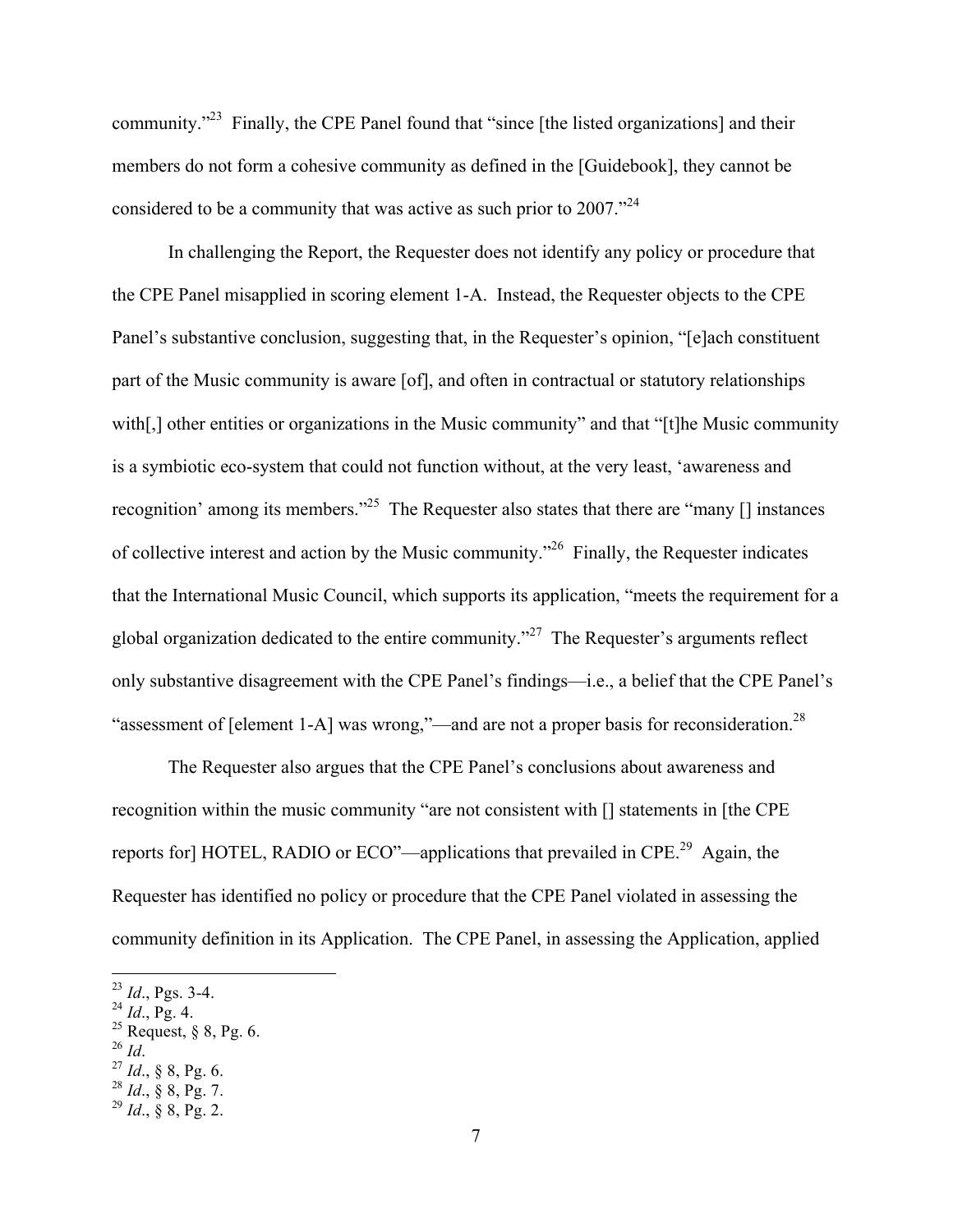the same criteria and scoring guidelines as the CPE panels assessing the community-based applications for .HOTEL, .RADIO, and .ECO. The fact that the Requester believes that its community definition merited the same score as the community definitions at issue in .HOTEL, .RADIO, and .ECO again simply represents a substantive disagreement with the CPE Panel's findings. It is not a proper basis for reconsideration.

#### **b. The CPE Panel Properly Applied Element 1-B.**

The Requester also objects to the CPE Panel awarding the Application zero out of two points on element 1-B, "Extension." Pursuant to Section 4.2.3 of the Guidebook, to receive a maximum score for the "Extension" element, the application must identify a "community of considerable size and longevity."30

In awarding zero out of two points for element 1-B, the CPE Panel accurately described and applied the Guidebook scoring guidelines and scored the mandatory questions listed in the CPE Guidelines.31 In particular, the CPE Panel found that while the community defined in the Application was "of considerable size," the community did not have "awareness and recognition of a community among its members," as required by the Guidebook definition of "community."32

The CPE Panel also found that the relevant community as defined in the Application did not demonstrate longevity because "[the] application refers to a proposed community construed to obtain a sought-after generic word as a gTLD," and the Requester "appear[ed] to be attempting to use the gTLD to organize the various groups noted in the application documentation, as opposed to applying on behalf of an already organized and cohesive

 $30$  Guidebook, § 4.2.3.

 $31$  Report, Pgs. 4-5.

<sup>32</sup> Report, Pgs. 4-5; *see also* Guidebook, § 4.2.3.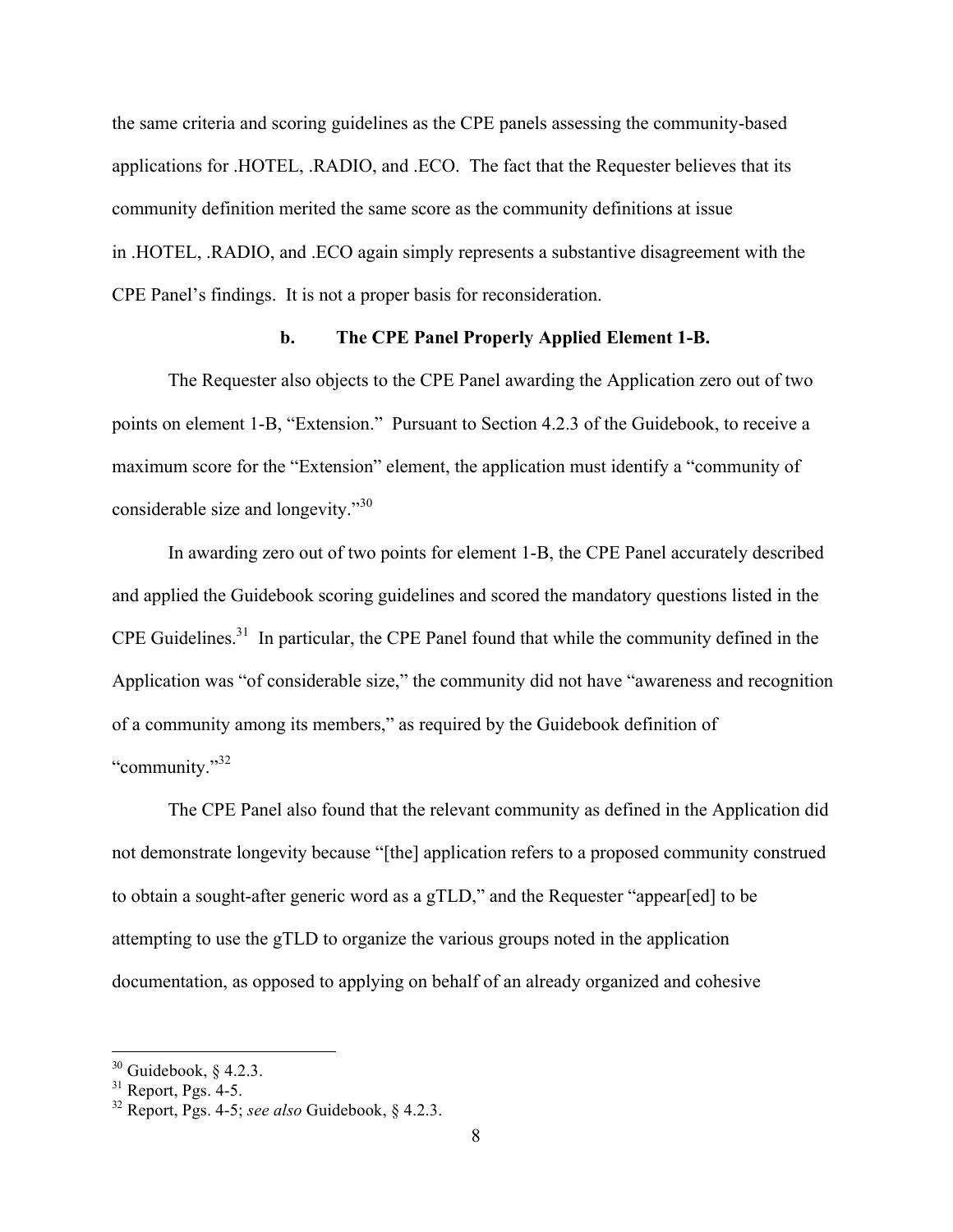community."33 The CPE Panel noted that the Guidebook criteria were specifically designed to avoid "awarding undue priority to an application that refers to a 'community' construed merely to get a sought-after generic word as a gTLD string."<sup>34</sup>

In challenging the Report, the Requester claims that the CPE Panel erred in concluding that its Application does not refer to a pre-existing community.<sup>35</sup> In the Requester's view, "[t]he clearly delineated Music community obviously existed prior to the applicant, and in an act of demonstrable cohesion, sought to protect the mutual interests of its members by selecting a [gTLD] applicant that warranted that it would operate according to those interests."<sup>36</sup> Again, this is a disagreement with the substance of the Report—the Requester does not argue that the CPE Panel violated any policy or procedure in scoring element 1-B.

### **2. The CPE Panel Properly Applied the Second CPE Criterion.**

The Requester claims that the CPE Panel improperly awarded the Application zero out of four points on the second criterion, which assesses the nexus between the proposed string and the community.<sup>37</sup> This criterion evaluates "the relevance of the string to the specific community that it claims to represent" through the scoring of two elements—2-A, "Nexus" (worth three points), and 2-B, "Uniqueness" (worth one point). $38$ 

## **a. The CPE Panel Properly Applied Element 2-A.**

Pursuant to Section 4.2.3 of the Guidebook, to receive a maximum score for the "Nexus" element, the applied-for string must "match[ ] the name of the community or [be] a well-known

 $33$  Report, Pg. 5.

 $^{34}$  *Id.* (quoting Guidebook, § 4.2.3).

<sup>35</sup> Request, § 8, Pgs. 7-8.

<sup>&</sup>lt;sup>36</sup> *Id.*, § 8, Pg. 8. The Requester contends that in 2011 "select members of the Music Community issued an RFI to help choose a .MUSIC applicant that best reflected [the community's] collective values." (*Id.*, § 8, Pg. 6.)

<sup>37</sup> Guidebook, § 4.2.3; *see also* Request, § 8, Pgs. 11-16.

 $38$  Guidebook, § 4.2.3.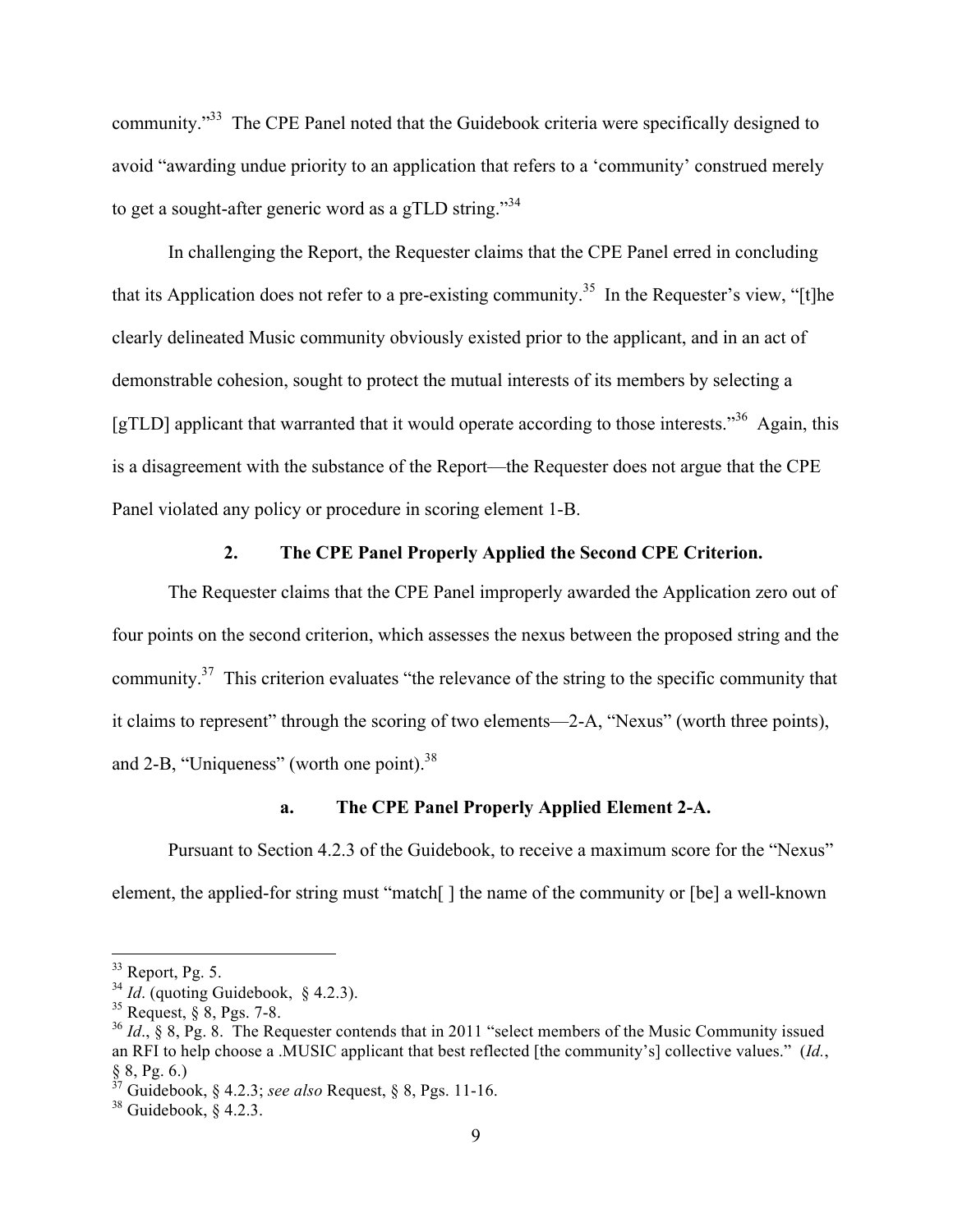short-form or abbreviation of the community name."<sup>39</sup> In awarding zero out of three points for element 2-A, "Nexus," the CPE Panel accurately described and applied the Guidebook scoring guidelines and scored the mandatory questions listed in the CPE Guidelines.<sup>40</sup>

The CPE Panel found that while the Requester "limits the proposed community to individuals and entities that have a current registration and verifiable membership in a global music community organization[,] [t]he string MUSIC . . . identifies all individuals and entities involved in the creation of music, regardless of whether or not they have verifiable membership in a music-related organization."<sup>41</sup> The CPE Panel also noted that a rough estimate of the membership of the organizations listed in the Application was four million, while the number of amateur musicians worldwide is unknown but estimated to be about 200 million.<sup>42</sup> Given the Applicant's proposed definition, the CPE Panel found that "the applied-for string substantially over-reaches beyond the community defined by the application."<sup>43</sup>

In challenging the Report, the Requester argues that the CPE Panel underestimated the size of the community as defined in the Application. Specifically, while the Requester concedes that the Application estimated the size of the community to be around four million individuals, the Requester now claims that this number was "rough," "conservative," and included only the membership of organizations listed in the Application.<sup>44</sup> According to the Requester, the defined community is in fact considerably larger, in part because "any unaffiliated music participant can become a part of [the] community [by] affiliating with any number of eligible organizations and

 <sup>39</sup> *Id*, § 4.2.3.

 $40$  Report, Pgs. 5-6.

<sup>&</sup>lt;sup>41</sup> Report, Pg. 5.<br><sup>42</sup> Id.

<sup>42</sup> *Id*. <sup>43</sup> *Id*., Pg. 6.

<sup>44</sup> Request, § 8, Pgs. 12-13.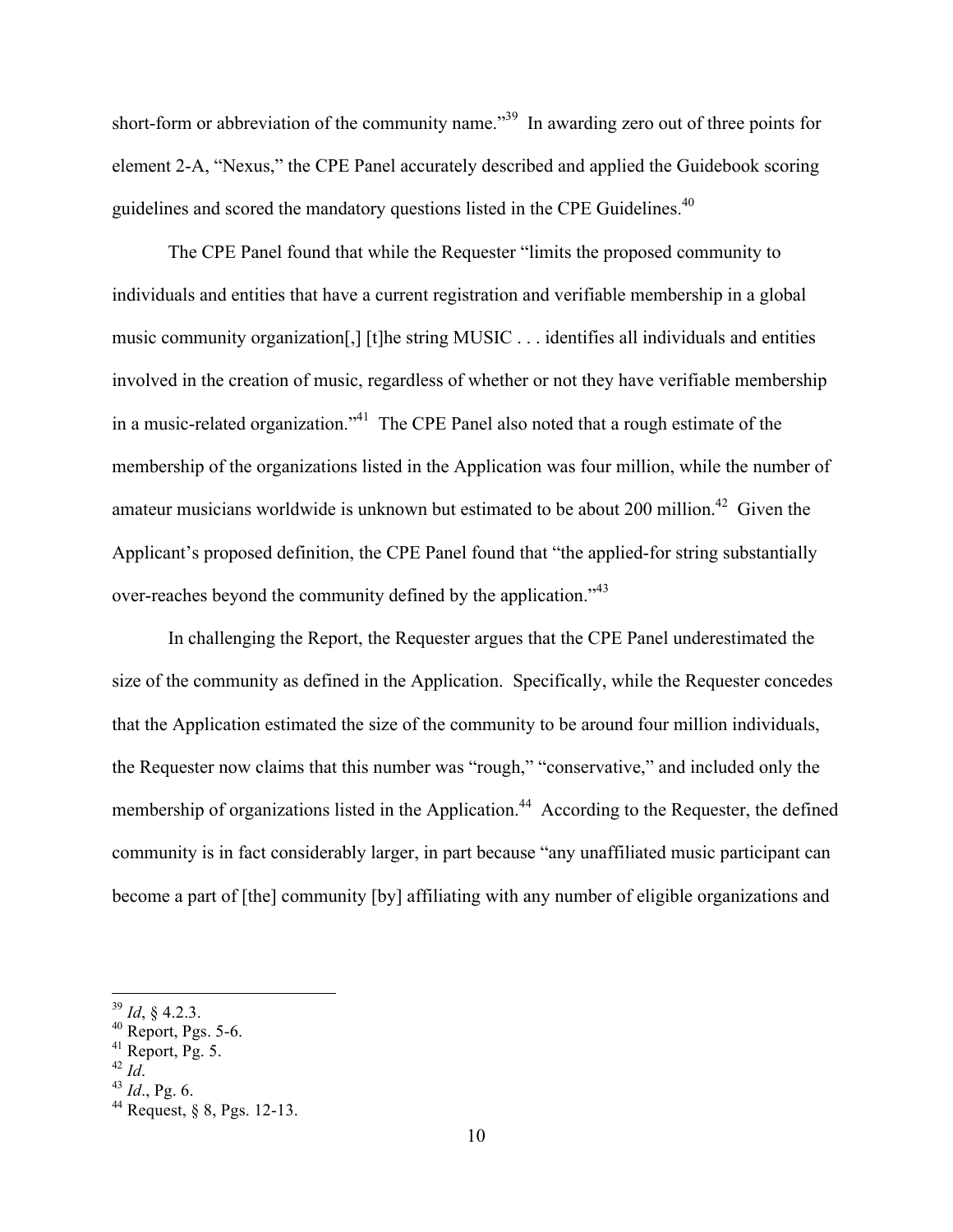agreeing not to infringe others' creative or intellectual property rights."<sup>45</sup> The Requester does not, however, identify any policy or procedure that the CPE Panel misapplied in scoring element 2-A. Again, the Requester's substantive disagreement with the CPE Panel's finding is not a proper basis for reconsideration.

## **b. The CPE Panel Properly Applied Element 2-B.**

The Requester next objects to the CPE Panel having awarded its Application zero out of one point on element 2-B, "Uniqueness." To fulfill the requirements for element 2-B, a string must have "no other significant meaning beyond identifying the community described in the application."46 Section 4.2.3 of the Guidebook further states that in order to be eligible for a score of 1 on the "Uniqueness" element, an application must have "identiffied] the community," i.e., have scored 2 or 3 on the "Nexus" element.<sup>47</sup>

Because the CPE Panel awarded the Application zero out of three points for "Nexus," it also awarded it zero out of one point for "Uniqueness."48 The Requester argues that the score for "Uniqueness" was improper because the score for "Nexus" was improper.<sup>49</sup> As discussed immediately above, because the Requester's arguments relating to the CPE Panel's evaluation of the "Nexus" element do not support reconsideration, neither do Requester's claims concerning the "Uniqueness" element.

### **3. The CPE Panel Properly Applied the Third CPE Criterion.**

The Requester claims that the CPE Panel improperly awarded the Application one out of

 <sup>45</sup> *Id*., § 8, Pg. 13. The Requester also argues that the CPE Panel failed to reference letters of support received after its Application was filed. (Request, § 8, Pgs. 11-12.) Not only does the Requester present no evidence that the CPE Panel failed to consider those letters, it does not explain how a consideration of those letters would have impacted the Panel's determination that the Requester's applied-for string substantially over-reaches the community as defined in its Application.

<sup>&</sup>lt;sup>46</sup> Guidebook, § 4.2.3.<br><sup>47</sup> *Id.* 

<sup>47</sup> *Id*. <sup>48</sup> Report, Pg. 6; *see also* Guidebook, § 4.2.3.

 $^{49}$ Request,  $\frac{8}{9}$ , Pgs. 15-16.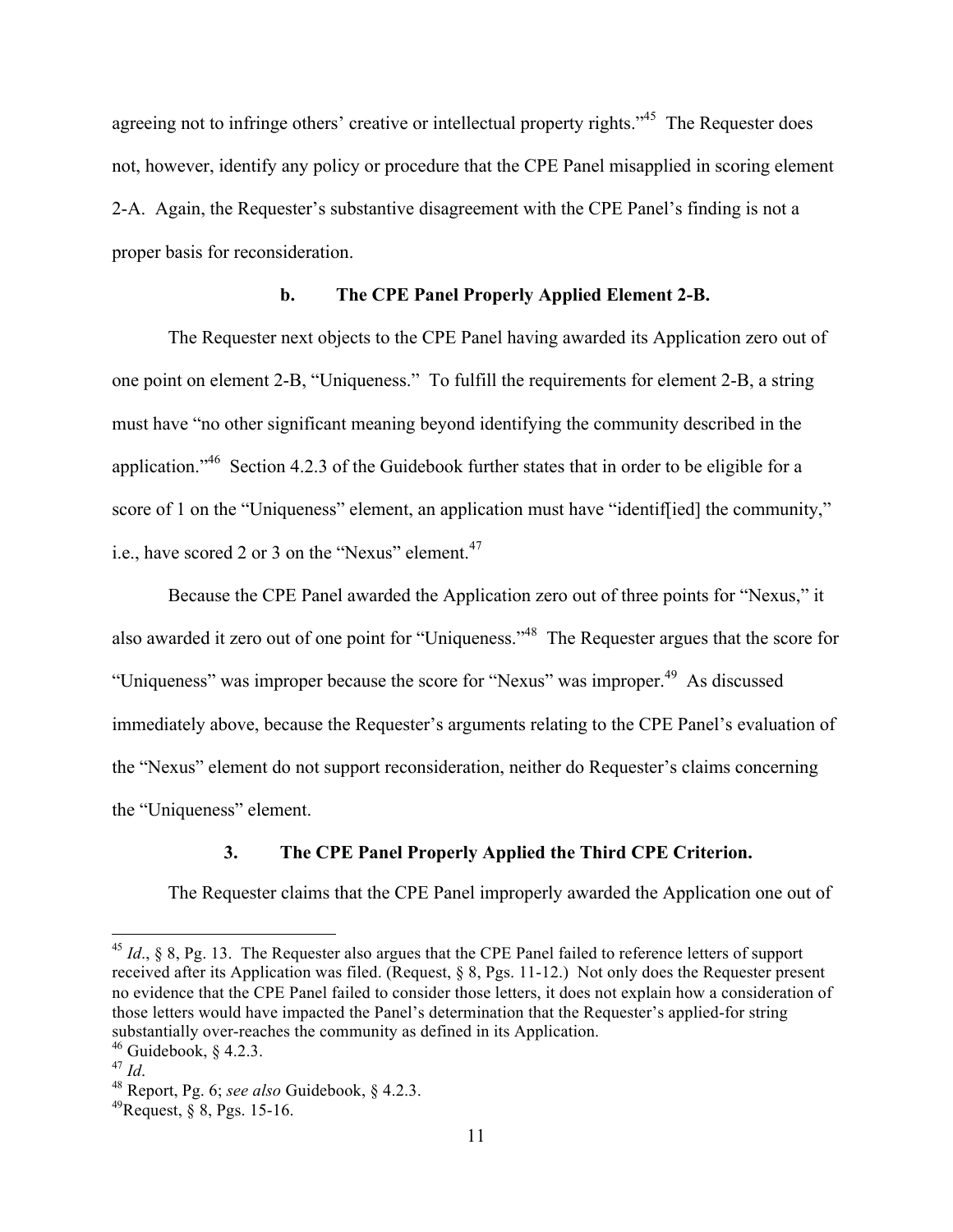four points on the criterion regarding an applicant's registration policies.<sup>50</sup> This criterion evaluates an applicant's registration policies on four elements, each of which is worth one point—3-A, "Eligibility;" 3-B, "Name Selection;" 3-C, "Content and Use;" and 3-D, "Enforcement." 51

The Requester specifically challenges the CPE Panel's evaluation of elements 3-B, 3-C, and  $3-D$ .<sup>52</sup> Pursuant to Section 4.2.3 of the Guidebook, to receive a maximum score for element 3-B, "Name Selection," an applicant's policies must "include name selection rules consistent with the articulated community-based purpose of the applied-for gTLD."<sup>53</sup> In awarding zero out of one point for element 3-B, the CPE Panel accurately described and applied the Guidebook scoring guidelines and the CPE Guidelines.<sup>54</sup> The CPE determined that "[t]here was no evidence in the application of restrictions or guidelines for name selection that arose out of the community-based purpose of the application, nor was it articulated what other name selection rules (not related to the community-based purpose) were otherwise sufficient and in accordance with the community-based purpose of the application.<sup>"55</sup>

In challenging the Report, the Requester does not identify any policy or procedure that the CPE Panel misapplied in scoring element 3-B. Rather, the Requester argues that it "believe[s] that eligibility restrictions and warranties that the Registrant must not infringe the rights of others are sufficient and in alignment with the community-based purpose of the application, given its emphasis on intellectual property safeguards."<sup>56</sup> The Requester's substantive disagreement with the CPE Panel's finding is not a proper basis for reconsideration.

 <sup>50</sup> Guidebook, § 4.2.3; *see also* Request, § 8, Pgs. 16-21.

 $51$  Guidebook, § 4.2.3.

 $52$  Request,  $\frac{6}{9}$ , Pg. 16-21.

 $53$  Guidebook, § 4.2.3.

 $^{54}$  Report, Pgs. 6-7.<br> $^{55}$  *Id.* 

<sup>55</sup> *Id*. <sup>56</sup> Request, § 8, Pg. 18.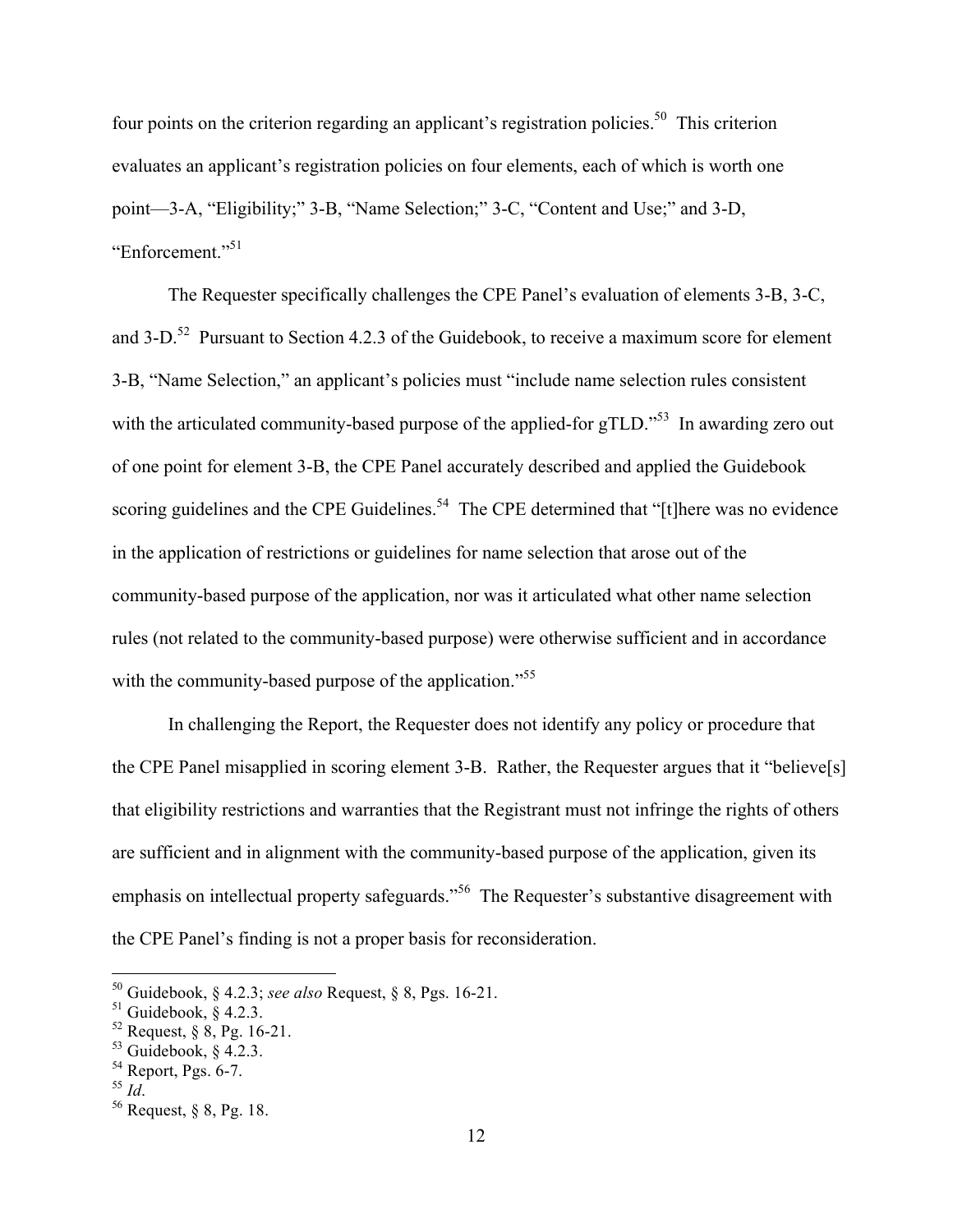Pursuant to Section 4.2.3 of the Guidebook, to receive a maximum score for element 3-C, "Content and Use," an application's policies must "include rules for content and use consistent with the articulated community-based purpose of the applied-for gTLD."<sup>57</sup> In awarding zero out of one point for element 3-C, the CPE Panel accurately described and applied the Guidebook scoring guidelines and the CPE Guidelines.<sup>58</sup> The CPE Panel determined that there "was no evidence in the application of requirements, restrictions or guidelines for content and use that arose out of the community-based purpose of the application, nor does the application articulate that the other content and use rules (not related to the community-based purpose) were otherwise sufficient and in accordance with the community-based purpose of the application."<sup>59</sup>

In challenging the Report, the Requester does not identify any policy or procedure that the CPE Panel misapplied in scoring element 3-C. Rather, the Requester argues that it "has described its content and use rules" and that "further elements of use and content policies to control inappropriate use may well be developed [] in consultation with the registry operator and the community."60 The Requester's substantive disagreement with the CPE Panel's determination is not a proper basis for reconsideration.

Pursuant to Section 4.2.3 of the Guidebook, to receive a maximum score for element 3-D, "Enforcement," an applicant's policies must "include specific enforcement measures (e.g., investigation practices, penalties, takedown procedures) constituting a coherent set with appropriate appeal mechanisms."61 In awarding zero out of one point for element 3-D, the CPE Panel accurately described and applied the Guidebook scoring guidelines and the CPE

 $\frac{57}{10}$  Guidebook, § 4.2.3.

 $58$  Report, Pg. 7.

<sup>59</sup> *Id*. <sup>60</sup> Request, § 8, Pg. 19.

 $61$  Guidebook, § 4.2.3.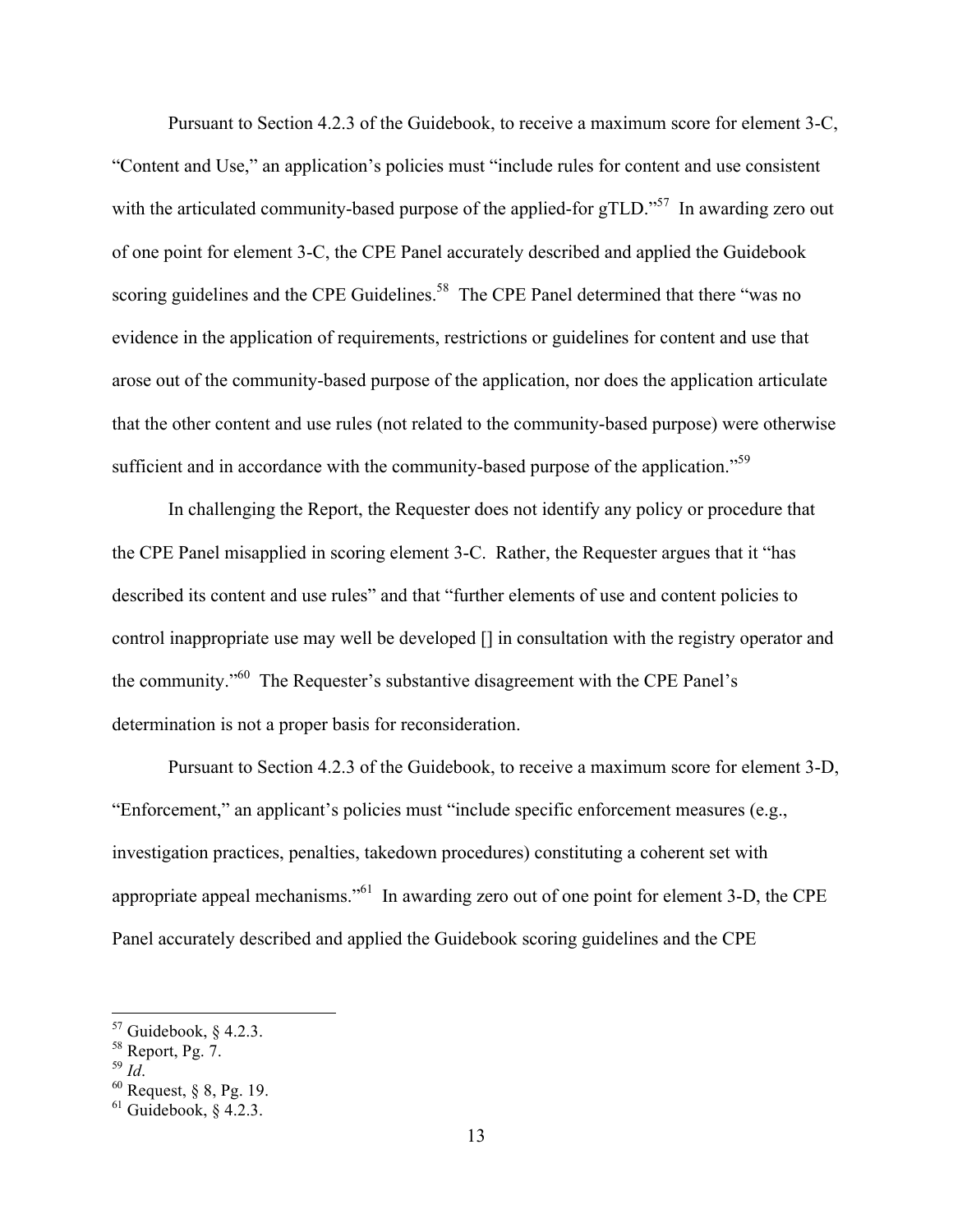Guidelines.<sup>62</sup> The CPE Panel found that while the Application "outlined policies that include specific enforcement measures constituting a coherent set" and "m[ade] reference to an appeals process," it "d[id] not provide a clear description of an appeals process."63

In challenging the Report, the Requester does not identify any policy or procedure that the CPE Panel misapplied in scoring element 3-D. Rather, the Requester argues that its Application does in fact adequately describe an appeals process.<sup>64</sup> Once again, the Requester's substantive disagreement with the CPE Panel's finding is not a proper basis for reconsideration.

### **4. The CPE Panel Properly Applied the Fourth CPE Criterion.**

Finally, the Requester claims that the CPE Panel improperly awarded the Application two out of four points on the fourth criterion, which assesses community endorsement of an application.<sup>65</sup> This criterion evaluates community support for and/or opposition to an application through the scoring of two elements, each worth two points—4-A, "Support," and 4-B, "Opposition." 66

### **a. The CPE Panel Properly Applied Element 4-A.**

Pursuant to Section 4.2.3 of the Guidebook, to receive a maximum score for the "Support" element, the applicant must be, or "ha[ve] documented support from, the recognized community institution(s)/member organization(s) or ha[ve] otherwise documented authority to support the community."<sup>67</sup> In challenging the Report, the Requester does not identify any policy or procedure that the CPE Panel misapplied in scoring element 4-A. The Requester simply disagrees with the CPE Panel's substantive conclusion that "no organization among the

 $^{62}$  Report, Pg. 7.<br> $^{63}$  *Id.* 

<sup>&</sup>lt;sup>64</sup> Request, § 8, Pg. 20.

<sup>65</sup> Guidebook, § 4.2.3; *see also* Request, § 8, Pgs. 21-23.

 $66$  Guidebook,  $8, 4, 2, 3$ .

<sup>67</sup> *Id*.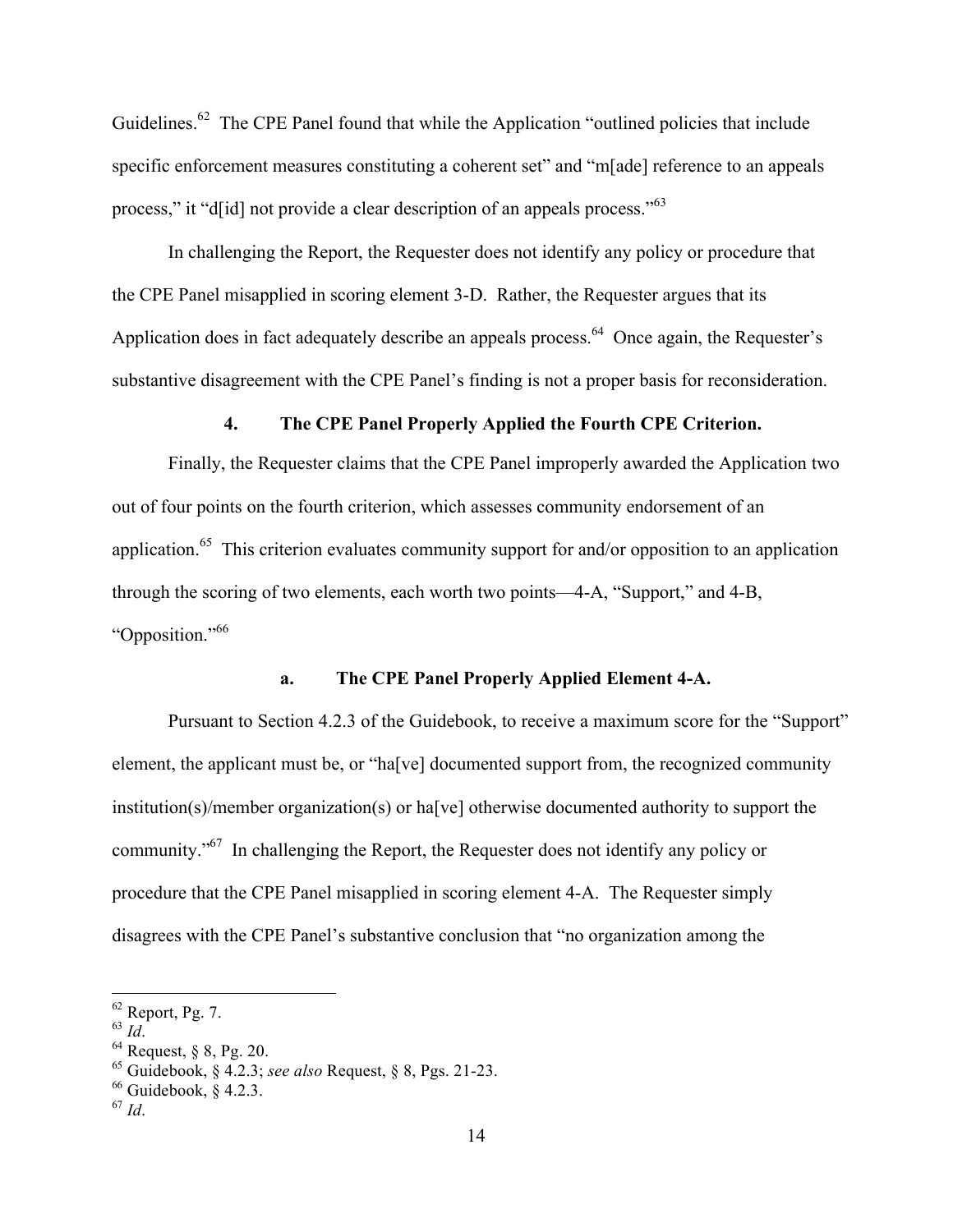applicant's supporters demonstrates the kind of structure required to be a 'recognized' organization, as per the [Guidebook]."68 The Requester's disagreement with the CPE Panel's finding does not support reconsideration.

### **b. The CPE Panel Properly Applied Element 4-B.**

Pursuant to Section 4.2.3 of the Guidebook, to receive a maximum score for the "Opposition" element, there must be "no opposition of relevance" to the application.<sup>69</sup> An application receives a score of one out of two points if it has "relevant opposition from one group of non-negligible size."70 In challenging the CPE Panel's awarding its Application only one out of two points on this element, the Requester argues that "opposition from an unnamed group with several full-time employees' that reaches 'thousands' of people . . . could hardly qualify as 'relevant' or of 'non-negligible' size."71 The Requester's substantive disagreement with the CPE Panel's finding that opposition from a group reaching thousands of people is relevant is not a basis for reconsideration.

# **B. The CPE Panel is Not Required to Ask Clarifying Questions or Give Applicants An Opportunity to Respond to Letters of Opposition.**

The Requester claims that the CPE Panel failed to ask clarifying questions and failed to give the Requester an opportunity to respond to letters submitted in opposition to the Application.<sup>72</sup> However, the Requester cites no established policy or procedure (because there is none) that requires a CPE panel to ask clarifying questions or allow applicants to respond to letters of opposition.

 $68$  Request, § 8, Pg. 21 (quoting Report, Pg. 8).

 $\frac{69}{70}$  Guidebook, § 4.2.3.

<sup>&</sup>lt;sup>70</sup> *Id.* <br><sup>71</sup> Request, § 8, Pg. 23.

<sup>72</sup> *Id*., § 8, Pgs. 23-24.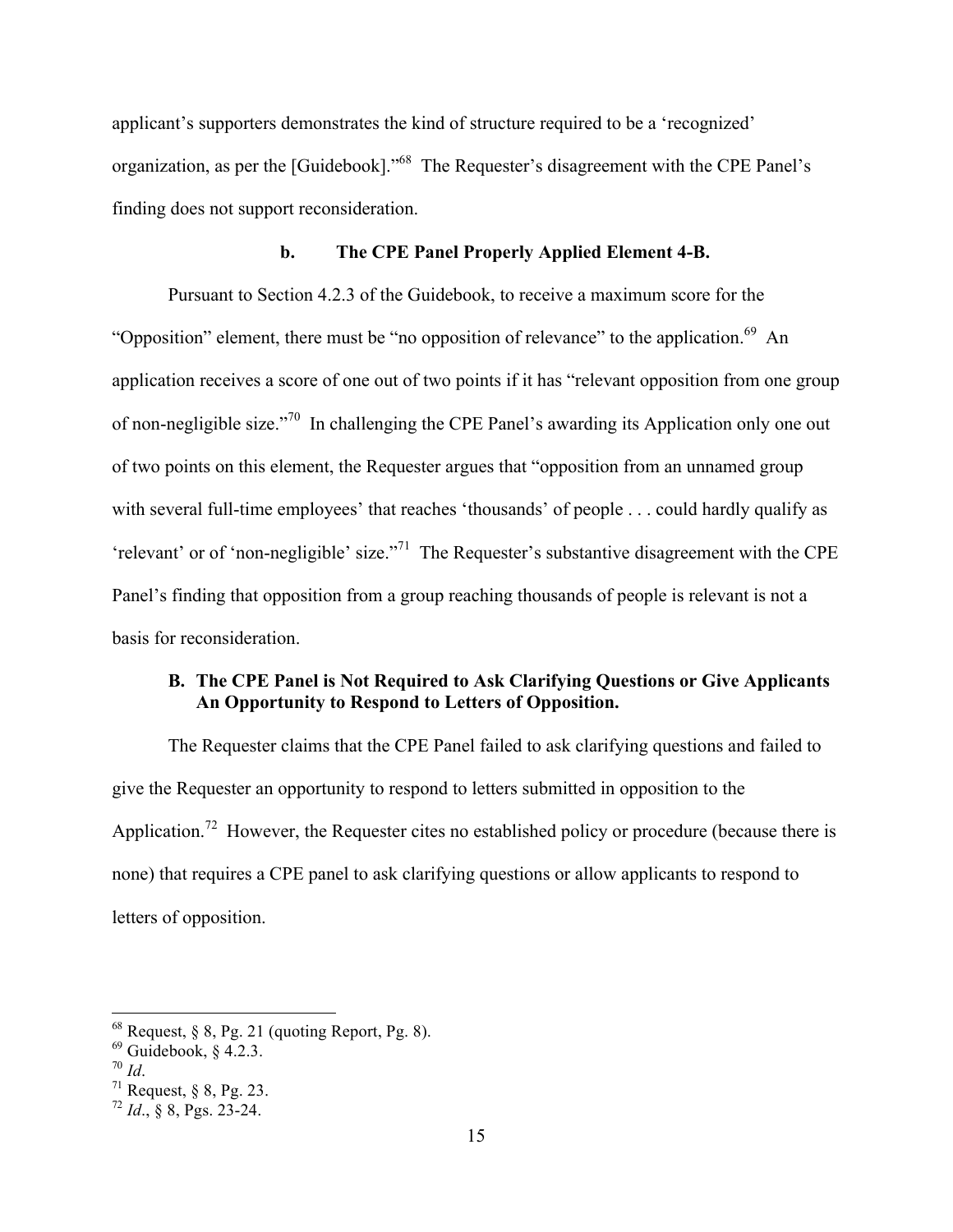The Guidebook provides that CPE scoring is based on "information provided in the application plus other relevant information available . . . . The panel *may* also perform independent research, if deemed necessary to reach informed scoring decisions."73 As such, while a panel is permitted to perform independent research, including asking clarifying questions of the applicant, the decision to do so is entirely within its discretion. The CPE Panel's discretion is made clear in the CPE Panel Process Document: "*[i]f the [Panel] so decides*, [it] *may* provide a clarifying question  $\Box$  to be issued via ICANN to the applicant."<sup>74</sup>

The CPE Panel's discretion is further emphasized in the CPE Frequently Asked Questions posted on ICANN's website, which state that the CPE Panel may ask clarifying questions, "if, during the evaluation additional information is needed."<sup>75</sup> For example, a CPE Panel may, if it deems it necessary, issue clarifying questions "in order to provide the opportunity [for the applicant to] [a]ddress any letters of opposition."76 Contrary to what the Requester argues, however, nothing in the FAQs *requires* a CPE panel to ask clarifying questions or allow applicants to respond to letters of opposition.In declining to ask the Requester for further response or information, the CPE Panel was acting within its discretion and not contrary to any established policy or process. As such, the CPE Panel's decision not to issue clarifying questions is not a proper basis for reconsideration.

#### **VI. Determination.**

Based on the foregoing, the BGC concludes that the Requester has not stated proper grounds for reconsideration, and therefore denies Request 14-45. As there is no indication that either the CPE Panel or ICANN violated any ICANN policy or procedure with respect to the

 $73$  Guidebook § 4.2.3 (emphasis added.)

<sup>74</sup> CPE Panel Process Document, Pg. 3, *available at* http://newgtlds.icann.org/en/applicants/cpe (emphasis added).

<sup>75</sup> CPE Frequently Asked Questions v. 1.4, Pg. 3, *available at* http://newgtlds.icann.org/en/applicants/cpe.  $^{76}$  *Id.*, Pg. 5.